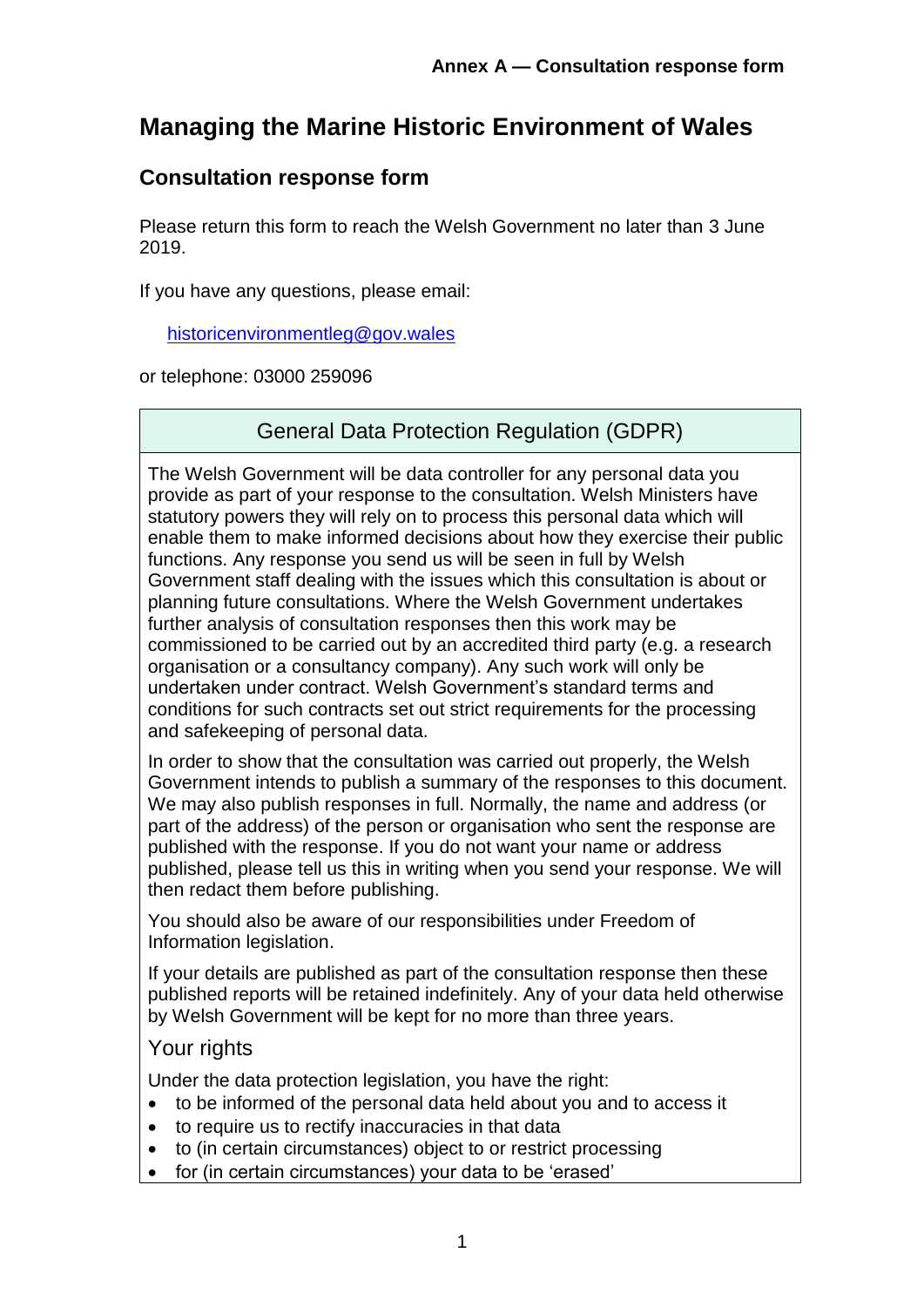- to (in certain circumstances) data portability
- to lodge a complaint with the Information Commissioner's Office (ICO) who is our independent regulator for data protection.

For further details about the information the Welsh Government holds and its use, or if you want to exercise your rights under the GDPR, please see contact details below: Data Protection Officer: Welsh Government Cathays Park CARDIFF CF10 3NQ

e-mail: [data.protectionofficer@gov.wales](mailto:data.protectionofficer@gov.wales)

The contact details for the Information Commissioner's Office are: Wycliffe House Water Lane Wilmslow **Cheshire** SK9 5AF

Tel: 01625 545 745 or 0303 123 1113 Website: <https://ico.org.uk/>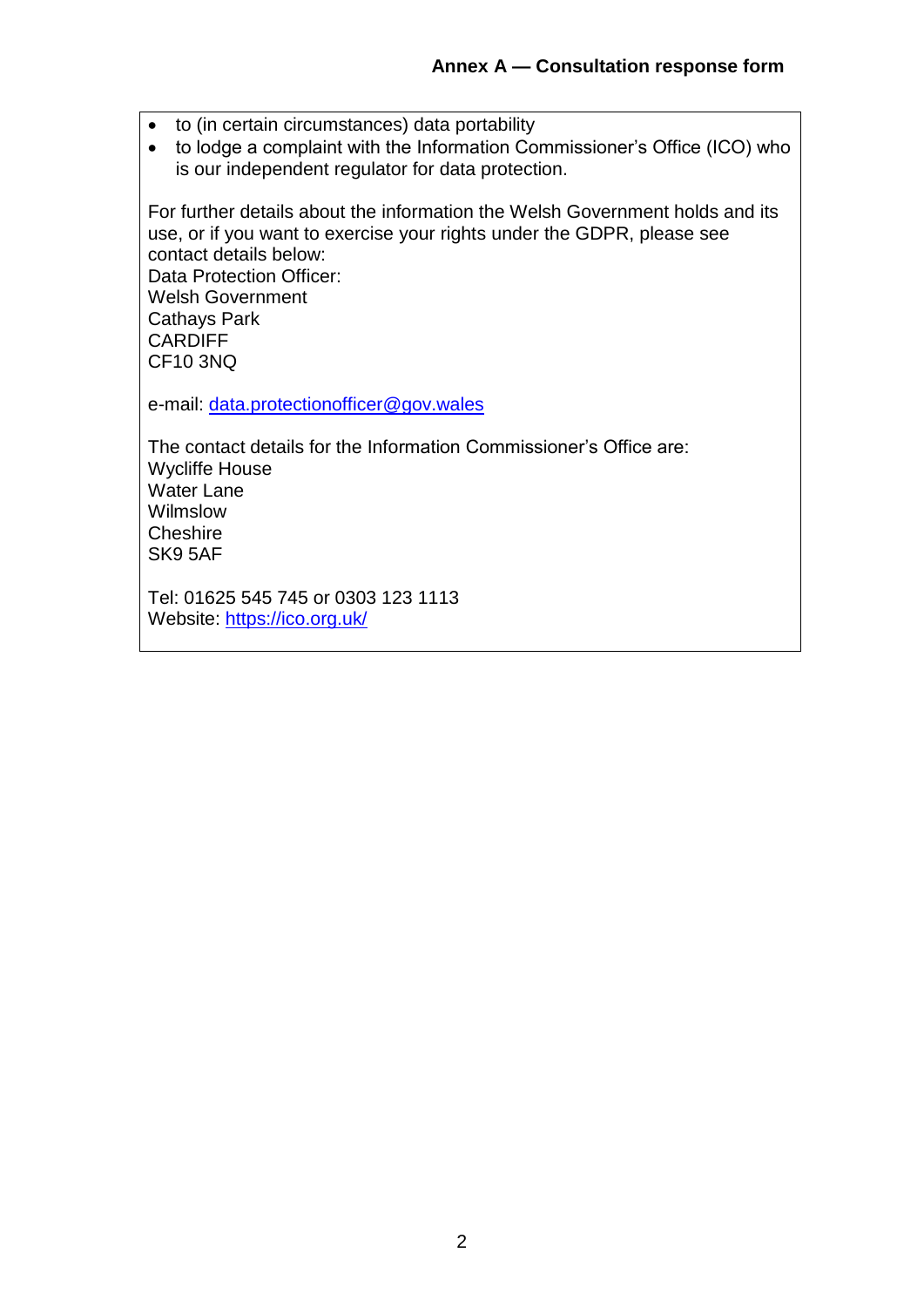$\blacksquare$ 

| <b>Managing the Marine Historic Environment of Wales</b>    |                                                                                                                                 |   |  |  |
|-------------------------------------------------------------|---------------------------------------------------------------------------------------------------------------------------------|---|--|--|
| <b>Date</b>                                                 | 30/5/19                                                                                                                         |   |  |  |
| <b>Name</b>                                                 | Jasmine Sharp                                                                                                                   |   |  |  |
| Organisation                                                | <b>Natural Resources Wales</b>                                                                                                  |   |  |  |
| <b>Address</b>                                              | Maes y Ffynnon<br>Penrhosgarnedd<br>Bangor                                                                                      |   |  |  |
| <b>Email address</b>                                        | Jasmine.sharp@cyfoethnaturiolcymru.gov.uk                                                                                       |   |  |  |
| <b>Telephone</b>                                            | 03000 654510                                                                                                                    |   |  |  |
| <b>Type</b><br>(please select<br>one from the<br>following) | Individual                                                                                                                      |   |  |  |
|                                                             | <b>Business</b>                                                                                                                 |   |  |  |
|                                                             | Local planning authority                                                                                                        |   |  |  |
|                                                             | Archaeological trust                                                                                                            |   |  |  |
|                                                             | Government agency/Other public sector body                                                                                      | x |  |  |
|                                                             | Professional body                                                                                                               |   |  |  |
|                                                             | Interest group                                                                                                                  |   |  |  |
|                                                             | Voluntary sector (community group, volunteer<br>group, self-help group, cooperative enterprise,<br>not-for-profit organisation) |   |  |  |
|                                                             | Other group not listed above                                                                                                    |   |  |  |

## **Confidentiality — Responses to consultations may be made public on the internet or in a report.**

**If you do not want your name and address to be shown in any documents that we produce, please indicate here**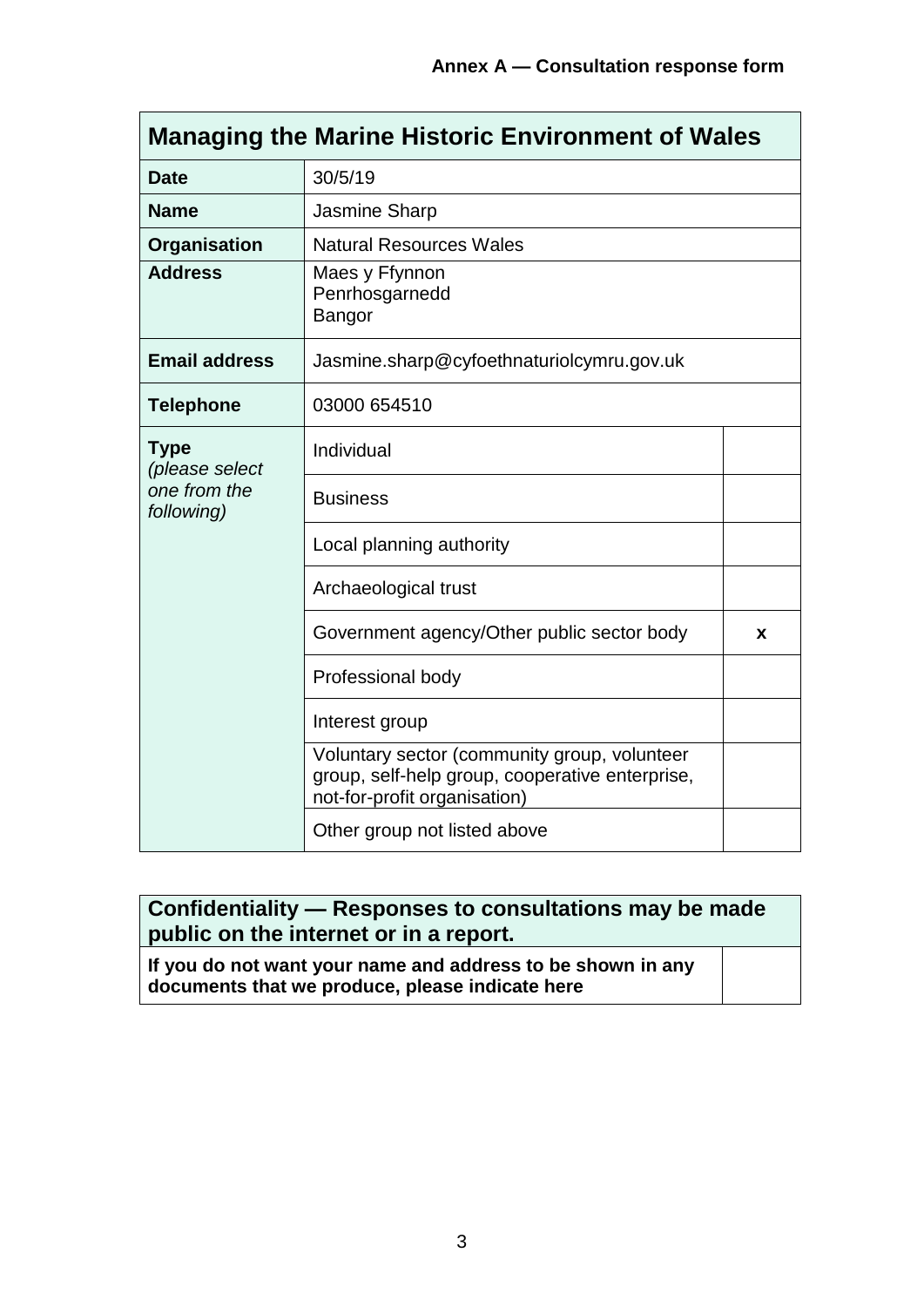# Managing the Marine Historic Environment of Wales

| Q1.   | Does part one clearly set out the nature of the marine<br>historic environment and why it is important? |                 |  |                            |  |
|-------|---------------------------------------------------------------------------------------------------------|-----------------|--|----------------------------|--|
| Agree |                                                                                                         | <b>Disagree</b> |  | Neither Agree nor Disagree |  |

Subsequent parts use the term 'historic assets'. This isn't specifically defined in the document.

There are a number of references to the 2001 UNESCO Convention; does the convention itself set out definitions of the historic environment, and do they differ from those set out here? For example, is there an age requirement to define 'historic'?

| Q2.          |          | Despite the different legislative regimes, does the guidance<br>make it clear that the principles of our approach to the<br>historic environment are seamless between land and sea?                                                                                                                                                                                                            |             |
|--------------|----------|------------------------------------------------------------------------------------------------------------------------------------------------------------------------------------------------------------------------------------------------------------------------------------------------------------------------------------------------------------------------------------------------|-------------|
| Agree        | Disagree | Neither Agree nor Disagree                                                                                                                                                                                                                                                                                                                                                                     | $\mathbf x$ |
| permissions. |          | Generally agree. However, whilst the reference to NRW's Marine Licensing<br>function is welcomed, there may also be additional consents requiring<br>consideration of the historic environment. For example, Local Planning<br>Authority jurisdiction extends down the shore to the low water mark. Therefore<br>intertidal developments (for example, sea defences) may also require planning |             |

Annex 4 could usefully exchange the references to 'Natural Resources Wales' and 'marine licences', with 'consenting authorities' and 'consents' to reflect that Marine Licences are not the only permissions required in the marine area.

| Q3.             | Will the decision-making framework for the management of<br>the marine historic environment, as set out in part three, be<br>clear to both applicants and decision makers? |          |                                                                                                                                                                                                                                                                                                                                                                                                           |
|-----------------|----------------------------------------------------------------------------------------------------------------------------------------------------------------------------|----------|-----------------------------------------------------------------------------------------------------------------------------------------------------------------------------------------------------------------------------------------------------------------------------------------------------------------------------------------------------------------------------------------------------------|
| Agree           | $\mathbf{x}$                                                                                                                                                               | Disagree | Neither Agree nor Disagree                                                                                                                                                                                                                                                                                                                                                                                |
| on the content. |                                                                                                                                                                            |          | We have some concerns that the 'Heritage Impact Assessment' section (3.5)<br>directs applicants to the relevant public authority for advice on the scope of<br>such an assessment. Whilst the relevant consenting authority will ultimately<br>determine if such an assessment is required, it would be advisable to direct<br>applicants to engage directly with Cadw, RCAHMW or WAT for specific advice |

We also have concerns that the description of the basic stages of heritage impact assessment refers to 'whatever the size and scope of the project is'. This is a little disproportionate, as this assessment may not always be required. We suggest using 'If Heritage Impact Assessment is required, the basic stages of heritage impact assessment are:'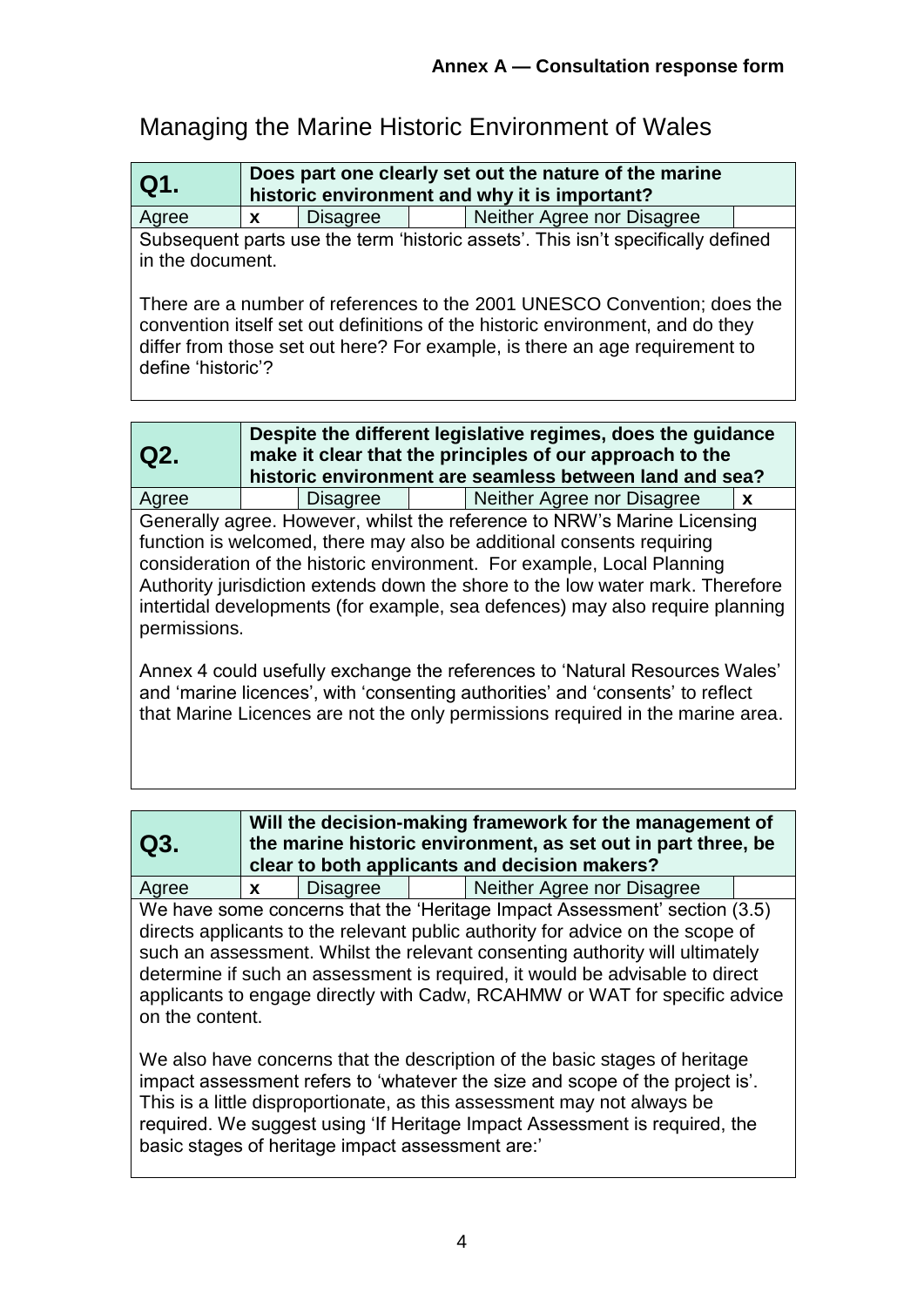We suggest that in the table at page 45, the box stating. 'To balance the historic environment alongside all other material considerations and reach a decision, with conditions as appropriate' should substitute 'balance' for 'consider', as the nature of the decision making is not necessarily a 'balance'.

| Q4.                                               | Is it appropriate to have both scheduling and protected<br>wreck designation as mechanisms to protect significant<br>wreck sites? |                 |  |                            |              |
|---------------------------------------------------|-----------------------------------------------------------------------------------------------------------------------------------|-----------------|--|----------------------------|--------------|
| Agree                                             |                                                                                                                                   | <b>Disagree</b> |  | Neither Agree nor Disagree | $\mathbf{x}$ |
| If not, please explain how you would change them? |                                                                                                                                   |                 |  |                            |              |
| No comments                                       |                                                                                                                                   |                 |  |                            |              |

| Q5. | We would like to know your views on the effects that<br><b>Managing the Marine Historic Environment of Wales would</b><br>have on the Welsh language, specifically on opportunities<br>for people to use Welsh and on treating the Welsh language<br>no less favourably than English.<br>What effects do you think there would be? How could<br>positive effects be increased, or negative effects be<br>mitigated? |
|-----|---------------------------------------------------------------------------------------------------------------------------------------------------------------------------------------------------------------------------------------------------------------------------------------------------------------------------------------------------------------------------------------------------------------------|
|     |                                                                                                                                                                                                                                                                                                                                                                                                                     |

No comments

## Additional comments

| Q6. | We have asked a number of specific questions. If you have<br>any related issues that we have not specifically addressed,<br>please raise them here. |
|-----|-----------------------------------------------------------------------------------------------------------------------------------------------------|
|-----|-----------------------------------------------------------------------------------------------------------------------------------------------------|

In the first paragraph of section 3.4, it states:

"Before granting a licence, Natural Resources Wales must be satisfied that the works are in accordance with the Welsh National Marine Plan." We suggest adding, "unless relevant considerations indicate otherwise", and to link to WNMP in a footnote.

Annex 2 outlines how to plan a project for divers and archaeologists, noting that non-intrusive techniques include geophysical survey. Where this includes seismic survey, or other sound-emitting techniques, we strongly encourage developers to contact NRW for best practice advice on avoiding impacts to marine mammals and birds.